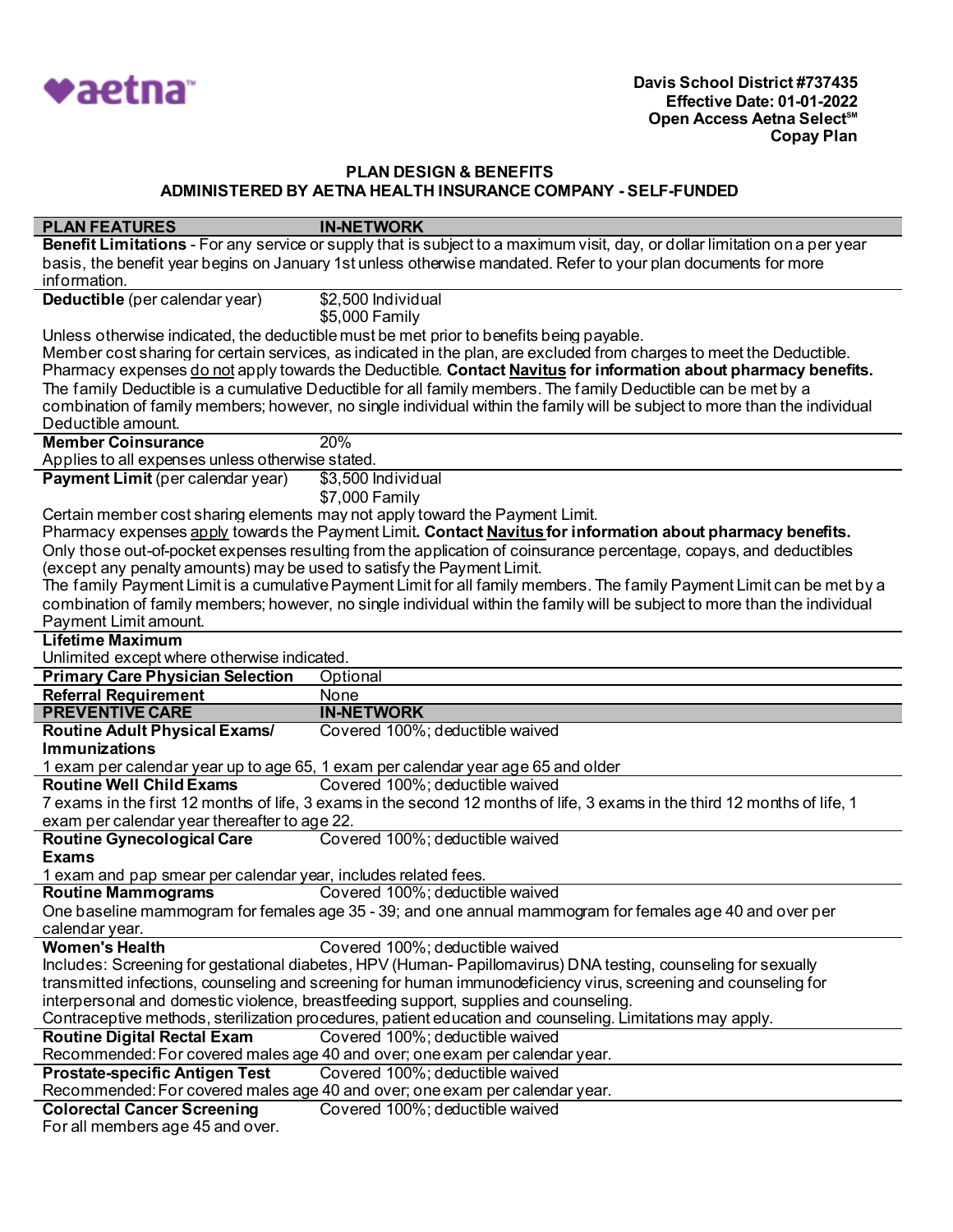

| <b>Routine Eye Exams</b>                                    | Covered 100%; deductible waived                                                                                                |
|-------------------------------------------------------------|--------------------------------------------------------------------------------------------------------------------------------|
| 1 routine exam per 12 months.                               |                                                                                                                                |
| <b>Routine Hearing Screening</b>                            | Covered 100%; deductible waived                                                                                                |
| (part of routine annual exam)                               |                                                                                                                                |
| <b>PHYSICIAN SERVICES</b>                                   | <b>IN-NETWORK</b>                                                                                                              |
| <b>Primary Care Physician Visits</b>                        | \$40 copay; deductible waived                                                                                                  |
| <b>Specialist Office Visits</b>                             | \$50 copay; deductible waived                                                                                                  |
| <b>Hearing Exams</b>                                        | Not Covered                                                                                                                    |
| <b>Pre-Natal Maternity</b>                                  | Covered 100%; deductible waived                                                                                                |
| <b>Walk-in Clinics</b>                                      | \$40 copay; deductible waived                                                                                                  |
|                                                             | Walk-in Clinics are free-standing health care facilities that (a) may be located in or with a pharmacy, drug store,            |
|                                                             | supermarket or other retail store; and (b) provide limited medical care and services on a scheduled or unscheduled basis.      |
|                                                             | Urgent care centers, emergency rooms, the outpatient department of a hospital, ambulatory surgical centers, and physician      |
|                                                             | offices are not considered to be Walk-in Clinics. It is not an alternative for emergency room services or the ongoing care     |
|                                                             | provided by a physician. Neither an emergency room, nor the outpatient department of a hospital, shall be considered a         |
| Walk-in Clinic.                                             |                                                                                                                                |
| <b>Allergy Testing</b>                                      | Your cost sharing is based on the type of service and where it is performed                                                    |
| <b>Allergy Injections</b>                                   | Your cost sharing is based on the type of service and where it is performed                                                    |
| <b>DIAGNOSTIC PROCEDURES</b>                                | <b>IN-NETWORK</b>                                                                                                              |
| Diagnostic X-ray                                            | Covered 100%; deductible waived                                                                                                |
|                                                             | If performed as a part of a physician office visit and billed by the physician, expenses are covered subject to the applicable |
| physician's office visit member cost sharing.               |                                                                                                                                |
| <b>Diagnostic Laboratory</b>                                | Covered 100%; deductible waived                                                                                                |
|                                                             | If performed as a part of a physician office visit and billed by the physician, expenses are covered subject to the applicable |
| physician's office visit member cost sharing.               |                                                                                                                                |
|                                                             |                                                                                                                                |
| <b>Diagnostic Complex Imaging</b>                           | 20%; after deductible                                                                                                          |
| <b>EMERGENCY MEDICAL CARE</b>                               | <b>IN-NETWORK</b>                                                                                                              |
| <b>Urgent Care Provider</b>                                 | \$50 copay; deductible waived                                                                                                  |
| <b>Non-Urgent Use of Urgent Care</b>                        | <b>Not Covered</b>                                                                                                             |
| Provider                                                    |                                                                                                                                |
| <b>Emergency Room</b>                                       | \$300 copay; deductible waived                                                                                                 |
| Copay waived if admitted                                    |                                                                                                                                |
| Non-Emergency Care in an                                    | <b>Not Covered</b>                                                                                                             |
| <b>Emergency Room</b>                                       |                                                                                                                                |
| <b>Emergency Use of Ambulance</b>                           | 20%; after deductible                                                                                                          |
| <b>Non-Emergency Use of Ambulance</b>                       | <b>Not Covered</b>                                                                                                             |
| <b>HOSPITAL CARE</b>                                        | <b>IN-NETWORK</b>                                                                                                              |
| <b>Inpatient Coverage</b>                                   | 20%; after deductible                                                                                                          |
|                                                             | <u>Your cost sharing applies to all covered benefits incurred during your inpatient stay.</u>                                  |
| <b>Inpatient Maternity Coverage</b>                         | 20%; after deductible                                                                                                          |
| (includes delivery and postpartum                           |                                                                                                                                |
| care)                                                       |                                                                                                                                |
|                                                             | Your cost sharing applies to all covered benefits incurred during your inpatient stay.                                         |
| <b>Outpatient Hospital</b>                                  | 20%; after deductible                                                                                                          |
|                                                             | The member cost sharing applies to all covered benefits incurred during a member's outpatient stay.                            |
| <b>Outpatient Surgery - Hospital</b>                        | 20%; after deductible                                                                                                          |
|                                                             | The member cost sharing applies to all covered benefits incurred during a member's outpatient stay.                            |
| <b>Outpatient Surgery - Freestanding</b><br><b>Facility</b> | 20%; after deductible                                                                                                          |

The member cost sharing applies to all covered benefits incurred during a member's outpatient stay.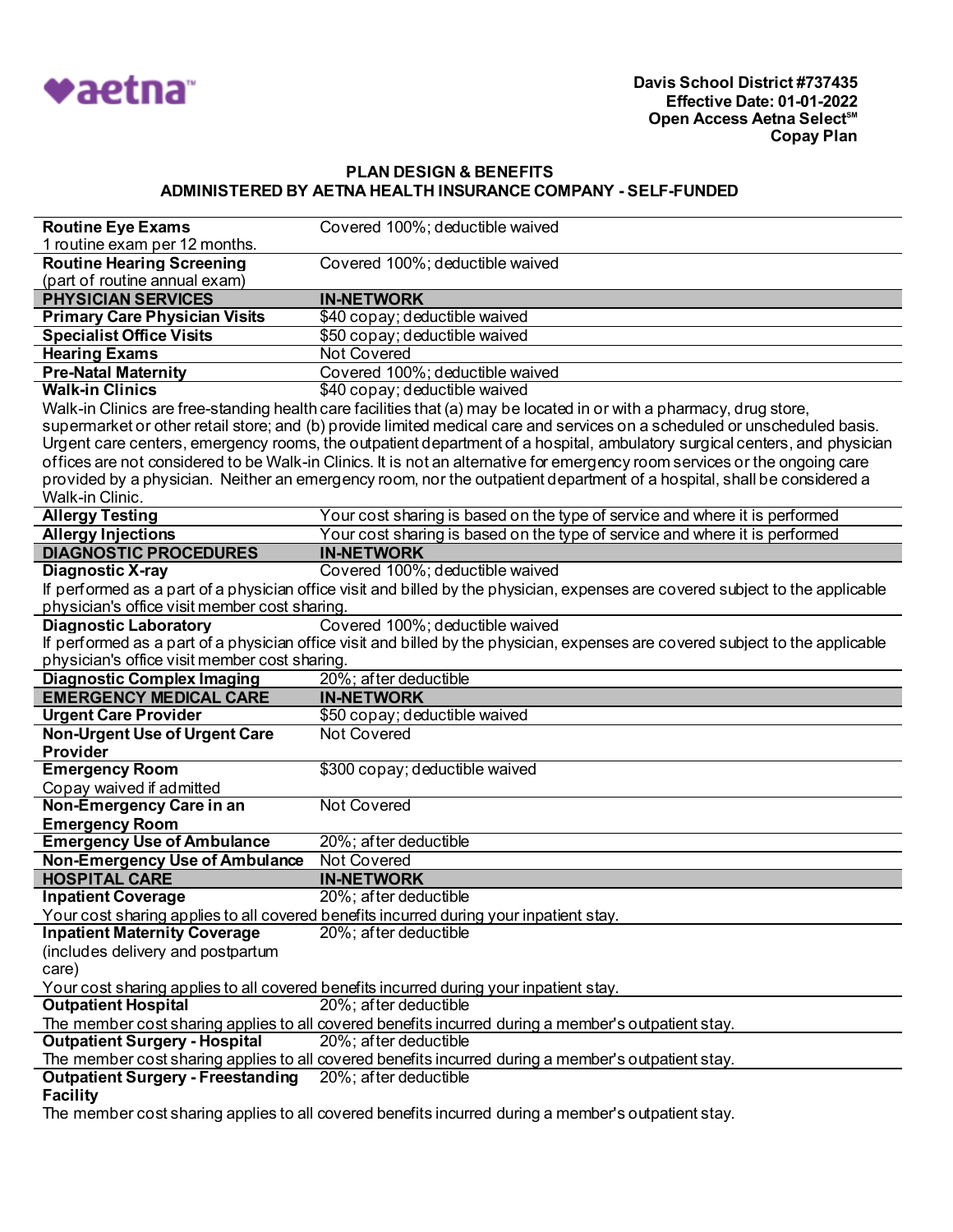

| <b>MENTAL HEALTH SERVICES</b>                                      | <b>IN-NETWORK</b>                                                                                                  |
|--------------------------------------------------------------------|--------------------------------------------------------------------------------------------------------------------|
| <b>Inpatient</b>                                                   | 20%; after deductible                                                                                              |
|                                                                    | Your cost sharing applies to all covered benefits incurred during your inpatient stay.                             |
| <b>Outpatient</b>                                                  | \$40 copay; deductible waived                                                                                      |
|                                                                    | Your cost sharing applies to all covered benefits incurred during your outpatient visit.                           |
| <b>Other Mental Health Services</b>                                | Covered 100%; deductible waived                                                                                    |
| <b>SUBSTANCE ABUSE</b>                                             | <b>IN-NETWORK</b>                                                                                                  |
| Inpatient                                                          | 20%; after deductible                                                                                              |
|                                                                    | Your cost sharing applies to all covered benefits incurred during your inpatient stay.                             |
| <b>Residential Treatment Facility</b>                              | 20%; after deductible                                                                                              |
| <b>Substance Abuse Office Visits</b>                               | \$40 copay; deductible waived                                                                                      |
|                                                                    | Your cost sharing applies to all covered benefits incurred during your outpatient visit.                           |
| <b>Other Substance Abuse Services</b>                              | Covered 100%; deductible waived                                                                                    |
| <b>OTHER SERVICES</b>                                              | <b>IN-NETWORK</b>                                                                                                  |
| <b>Skilled Nursing Facility</b>                                    | 20%; after deductible                                                                                              |
| Limited to 60 days per calendar year.                              |                                                                                                                    |
|                                                                    | Your cost sharing applies to all covered benefits incurred during your inpatient stay.                             |
| <b>Home Health Care</b>                                            | 20% after \$50 copay; after deductible                                                                             |
| Limited to 60 visits per calendar year.                            |                                                                                                                    |
|                                                                    | Each visit by a nurse or therapist is one visit. Each visit up to 4 hours by a home health care aide is one visit. |
| <b>Hospice Care - Inpatient</b>                                    | 20%; after deductible                                                                                              |
|                                                                    | Your cost sharing applies to all covered benefits incurred during your inpatient stay.                             |
| <b>Hospice Care - Outpatient</b>                                   | 20%; after deductible                                                                                              |
|                                                                    | Your cost sharing applies to all covered benefits incurred during your outpatient visit.                           |
| <b>Private Duty Nursing</b>                                        | 20%; after deductible                                                                                              |
|                                                                    | Includes Private Duty Nursing limited to 60, eight-hour shifts per calendar year                                   |
| <b>Outpatient Short-Term</b>                                       | \$50 copay; deductible waived                                                                                      |
| Rehabilitation                                                     |                                                                                                                    |
|                                                                    | Includes speech, physical, occupational therapy; limited to 20 visits per calendar year                            |
| <b>Spinal Manipulation Therapy</b>                                 | \$50 copay; deductible waived                                                                                      |
| Limited to 20 visits per calendar year.                            |                                                                                                                    |
| <b>Autism Behavioral Therapy</b>                                   | Refer to Outpatient Mental Health                                                                                  |
| Covered same as any other 'Outpatient Mental Health' benefit       |                                                                                                                    |
| Autism Applied Behavior Analysis Refer to Outpatient Mental Health |                                                                                                                    |
| Covered same as any other 'Outpatient Mental Health Other' benefit |                                                                                                                    |
| <b>Autism Physical Therapy</b>                                     | \$50 copay; deductible waived                                                                                      |
| <b>Autism Occupational Therapy</b>                                 | \$50 copay; deductible waived                                                                                      |
| <b>Autism Speech Therapy</b>                                       | \$50 copay; deductible waived                                                                                      |
| <b>Habilitative Services</b>                                       | \$50 copay; deductible waived                                                                                      |
|                                                                    | Covered the same as any other 'Outpatient Mental Health Other Service.' Includes Physical Therapy, Occupational    |
| Therapy and Speech Therapy                                         |                                                                                                                    |
| <b>Durable Medical Equipment</b>                                   | 20%; deductible waived                                                                                             |
| <b>Prosthetics</b>                                                 | 20%; deductible waived                                                                                             |
| <b>Orthotics</b>                                                   | 20%; deductible waived                                                                                             |
| Diabetic Supplies -- (if not covered                               | 20%; deductible waived                                                                                             |
| under Pharmacy benefit)                                            |                                                                                                                    |
| <b>Affordable Care Act mandated</b>                                | Covered 100%; deductible waived                                                                                    |
| <b>Women's Contraceptives</b>                                      |                                                                                                                    |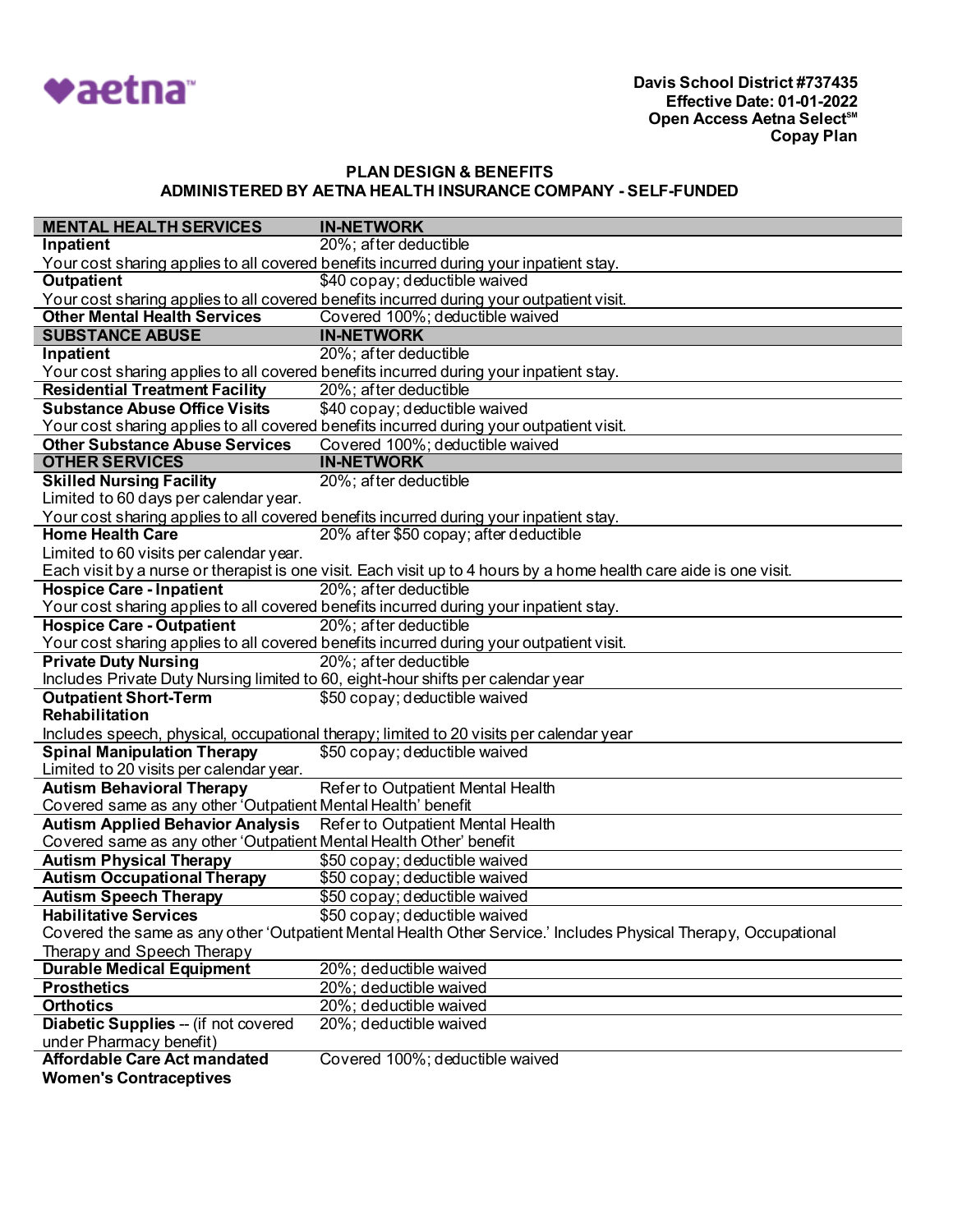

| Women's Contraceptive drugs and                                            | Covered 100%; deductible waived                                                                                                  |
|----------------------------------------------------------------------------|----------------------------------------------------------------------------------------------------------------------------------|
| devices not obtainable at a                                                |                                                                                                                                  |
| pharmacy                                                                   |                                                                                                                                  |
| <b>Infusion Therapy</b>                                                    | Your cost sharing is based on the type of service and where it is performed                                                      |
| Administered in the home or physician's office                             |                                                                                                                                  |
| <b>Infusion Therapy</b>                                                    | Your cost sharing is based on the type of service and where it is performed                                                      |
| Administered in an outpatient hospital department or freestanding facility |                                                                                                                                  |
| <b>Transplants</b>                                                         | 20%; after deductible                                                                                                            |
|                                                                            | Preferred coverage is provided at an IOE contracted facility only.                                                               |
| Gene-based, Cellular and Other                                             | 20%; after deductible                                                                                                            |
| Innovative therapies (GCIT)                                                | Preferred coverage is provided at a GCIT-designated provider/facility only.                                                      |
| <b>Bariatric Surgery</b>                                                   | <b>Not Covered</b>                                                                                                               |
|                                                                            | Your cost sharing applies to all covered benefits incurred during your inpatient stay.                                           |
| <b>FAMILY PLANNING</b>                                                     | <b>IN-NETWORK</b>                                                                                                                |
| <b>Infertility Treatment</b>                                               | Applicable cost sharing based on the type of service performed and place of                                                      |
|                                                                            | service where rendered                                                                                                           |
| Diagnosis and treatment of the underlying medical condition only.          |                                                                                                                                  |
| <b>Comprehensive Infertility Services</b>                                  | <b>Not Covered</b>                                                                                                               |
| Artificial insemination and ovulation induction                            |                                                                                                                                  |
| <b>Advanced Reproductive</b>                                               | <b>Not Covered</b>                                                                                                               |
| <b>Technology (ART)</b>                                                    |                                                                                                                                  |
|                                                                            | In-vitro fertilization (IVF), zygote intrafallopian transfer (ZIFT), gamete intrafallopian transfer (GIFT), cryopreserved embryo |
| transfers, intracytoplasmic sperm injection (ICSI), or ovum microsurgery   |                                                                                                                                  |
|                                                                            |                                                                                                                                  |
| Vasectomy                                                                  | 20%; after deductible                                                                                                            |
| <b>Tubal Ligation</b>                                                      | Covered 100%; deductible waived                                                                                                  |
|                                                                            |                                                                                                                                  |
|                                                                            |                                                                                                                                  |
| <b>NAVITUS - PHARMACY</b>                                                  | <b>IN-NETWORK</b>                                                                                                                |
| <b>Pharmacy Coverage</b>                                                   | <b>Navitus</b>                                                                                                                   |
|                                                                            | Information about prescription drug coverage is available at                                                                     |
|                                                                            | 1-844-268-9789 or www.navitus.com                                                                                                |
|                                                                            |                                                                                                                                  |
| <b>Pharmacy Deductible (per calendar</b>                                   | \$100 Per Individual                                                                                                             |
| year)                                                                      | No Family Maximum                                                                                                                |
| <b>Generic Drugs - Deductible waived</b>                                   |                                                                                                                                  |
| <b>Retail</b>                                                              | \$15 copay                                                                                                                       |
| <b>Mail Order</b>                                                          | \$30 copay                                                                                                                       |
| <b>Preferred Brand-Name Drugs</b><br><b>Retail</b>                         |                                                                                                                                  |
| <b>Mail Order</b>                                                          | \$30 copay                                                                                                                       |
| <b>Non-Preferred Brand-Name Drugs</b>                                      | \$60 copay                                                                                                                       |
| <b>Retail</b>                                                              | \$50 copay                                                                                                                       |
| <b>Mail Order</b>                                                          |                                                                                                                                  |
| <b>Retail Out-of-Network Coverage</b>                                      | $$100$ copay<br><b>Not Covered</b>                                                                                               |
| <b>Standard Specialty Drugs</b>                                            |                                                                                                                                  |
| <b>Preferred Brand Specialty</b>                                           | $$100$ copay                                                                                                                     |
| <b>Non-Preferred Brand Specialty</b>                                       | $$100$ copay                                                                                                                     |

**Retail** Up to a 30 day supply from Navitus Network providers **Mail Order** A 31-90 day supply from Navitus Network providers **Specialty** Up to a 30 day supply Navitus Specialty pharmacy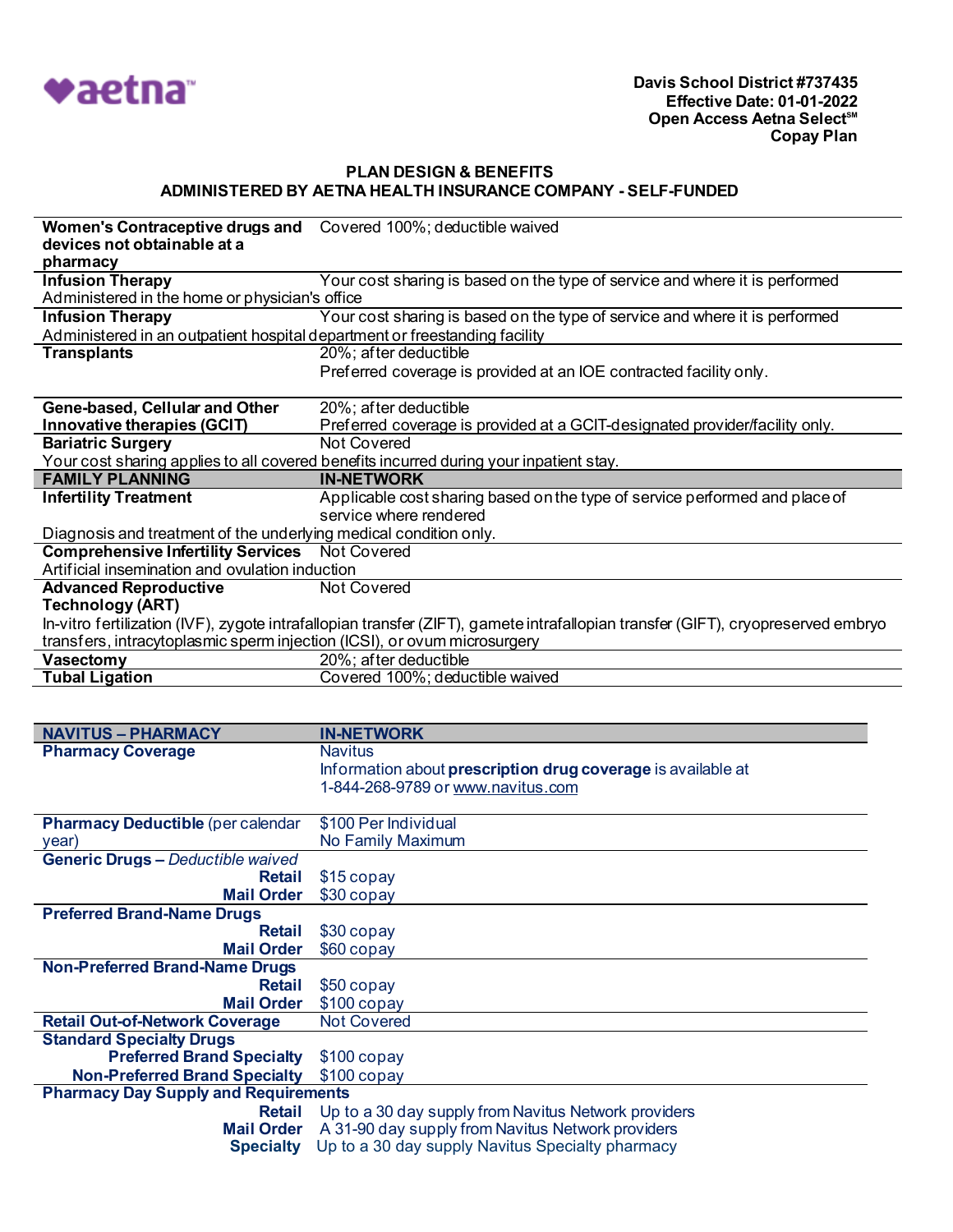

#### **GENERAL PROVISIONS**

**Dependents Eligibility** - Spouse, children from birth to age 26 regardless of student status.

You may choose a provider (doctor or hospital) in our network. You may choose to visit an out-of-network provider. If you choose a doctor who is out of network, your health plan may pay some of that doctor's bill. Most of the time, you will pay a lot more money out of your own pocket if you choose to use an out-of-network doctor or hospital.

When you choose out-of-network care, we limit the amount it will pay. This limit is called the "recognized" or "allowed" amount.

Your doctor sets his or her own rate to charge you. It may be higher -- sometimes much higher -- than what your plan "recognizes." Your doctor may bill you for the dollar amount that we don't "recognize." You must also pay any copayments, coinsurance and deductibles under your plan. No dollar amount above the "recognized charge" counts toward your deductible or out-of-pocket maximums. To learn more about how we pay out-of-network benefits visit our website.

Plans are provided by: Aetna Health Inc. While this material is believed to be accurate as of the production date, it is subject to change.

Health benefits and health insurance plans contain exclusions and limitations. Not all health services are covered.

See plan documents for a complete description of benefits, exclusions, limitations and conditions of coverage. Plan features and availability may vary by location and are subject to change. Providers are independent contractors and are not our agents. Provider participation may change without notice. We do not provide care or guarantee access to health services.

The following is a list of services and supplies that are generally *not covered*. However, your plan documents may contain exceptions to this list based on state mandates or the plan design or rider(s) purchased by your employer.

All medical and hospital services not specifically covered in, or which are limited or excluded by your plan documents.

- Cosmetic surgery, including breast reduction.
- Custodial care.
- Dental care and dental X-rays.
- Donor egg retrieval

• Experimental and investigational procedures, except for coverage for medically necessary routine patient care costs for members participating in a cancer clinical trial.

- Hearing aids
- Home births